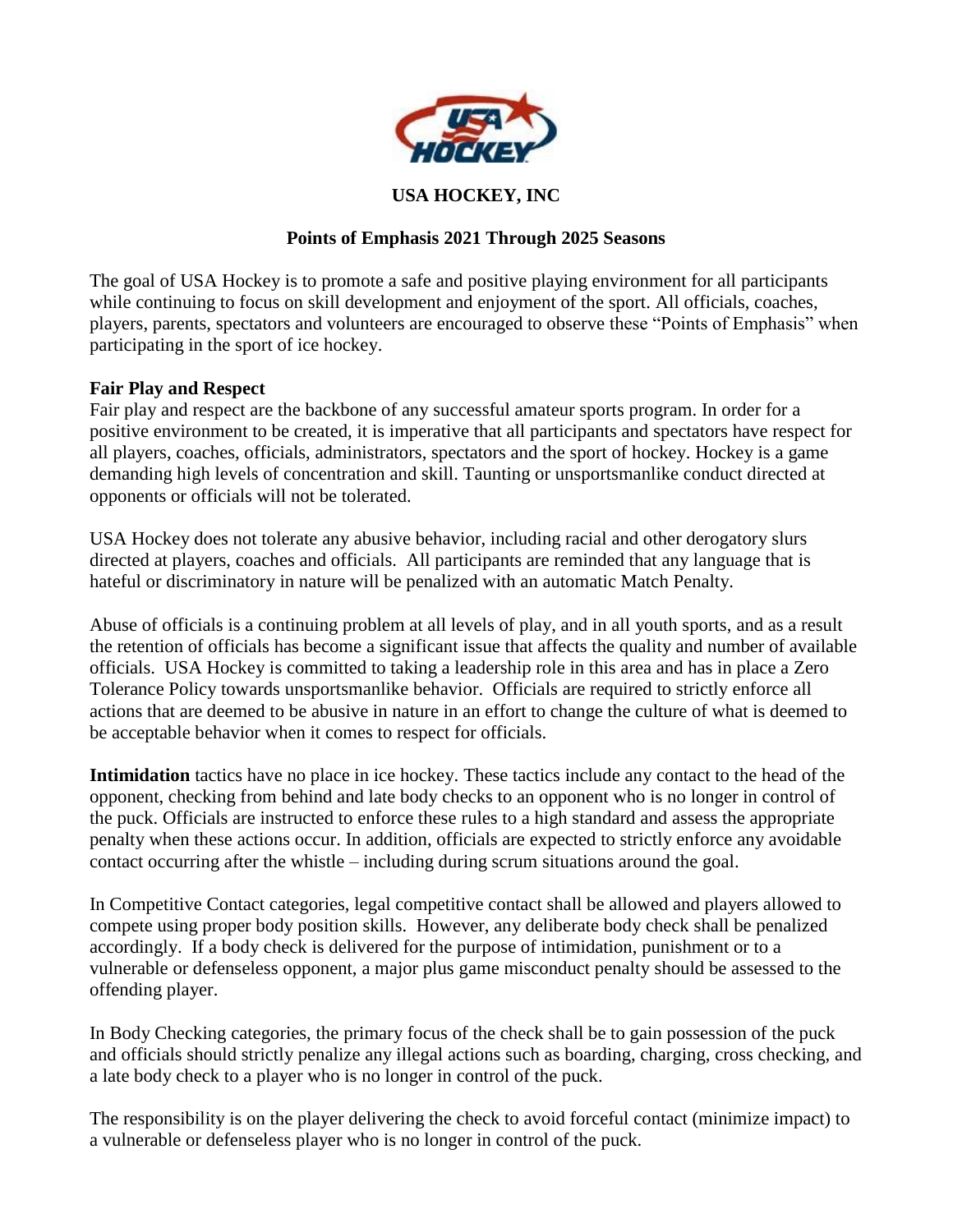Proper body checking technique starts with stick on puck, therefore the stick blade of the player delivering the check must be below the knees.

**Players** are encouraged to develop a deep sense of respect for all (opponents and officials) while endeavoring to enjoy the sport and improve their playing ability. Each player is expected to use proper skill and technique when engaging in any type of physical contact.

**Coaches** are responsible for instructing their players to play the sport in a safe and sportsmanlike manner. To that end, coaches are directed to teach only those skills necessary to allow for proper and legal competitive contact.

**Officials** should be diligent and confident when officiating the sport. Each official should enforce all playing rules fairly and respectfully with the safety of the players and the best interest of the game in mind. Players must be held accountable for dangerous and illegal actions with the proper enforcement of the rules at all times.

**Spectators** are encouraged to support their teams while showing respect for all players, coaches, officials and other spectators.

# **Standard of Play and Rule Emphasis**

USA Hockey will continue to observe the Standard of Play and Rule Emphasis for restraining fouls adopted in June 2006. The goal is to reduce restraining infractions in the game, allowing the skill levels of the participants to determine the outcome of a game and to increase participant enjoyment.

USA Hockey will also continue to emphasize the Body Checking Standard of Play and Rule Emphasis adopted in 2011 as part of its effort to create a safe environment for all participants. The goal is to enhance player skill development by eliminating intimidating infractions designed to punish the opponent. Proper enforcement of this standard will improve the proper skill of legal body checking or legal competitive contact at all levels of play.

### **Conclusion**

Hockey should be enjoyed by all participants. To that end, all participants and spectators should observe a level of personal behavior that demonstrates respect for all. USA Hockey will continue to increase awareness among all officials and coaches with regard to these Points of Emphasis and the Standard of Play and Rule Enforcement.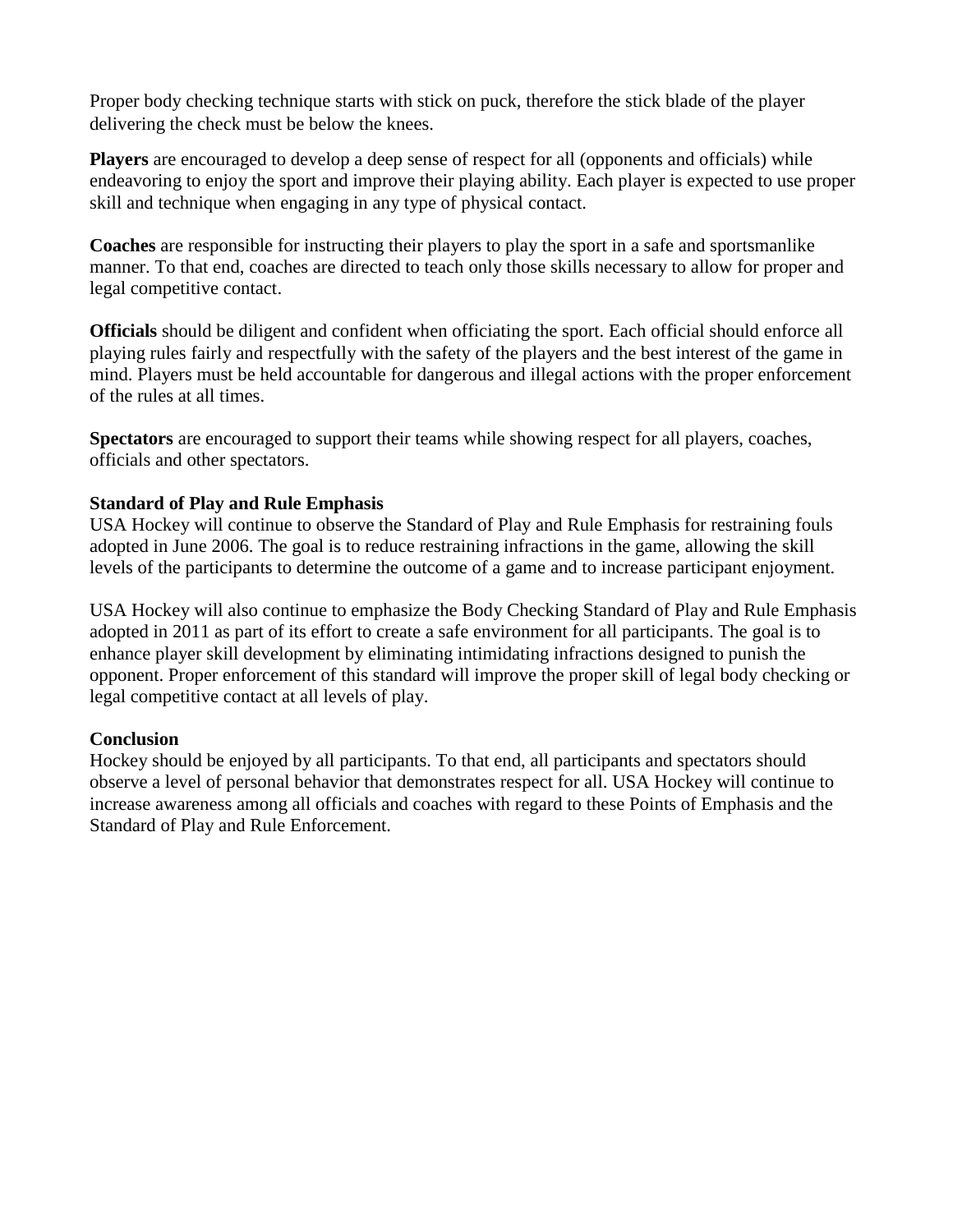

# **Standard of Play and Rules Emphasis – Body Checking**

Through the standard of rules enforcement, our game will continue to allow the opportunity for improved skill development and a more positive hockey environment for all participants. The mission of USA Hockey is clear; through this new initiative a greater emphasis will be placed on skating, puck possession and the proper use of the body to establish position and legally gain a competitive advantage.

The goal of the enforcement standard is to create an environment that enhances player skill development by reducing intimidating infractions designed to punish the opponent. This standard is designed to improve the proper skill of legal body checking or competitive contact at all levels of play and will not remove the physical component from the game. A player using a body check or competitive contact/body position (competitive contact classifications) to gain a competitive advantage over the opponent should not be penalized as long as it is performed within the rules. The focus of the body check must be to gain possession of the puck.

The principles of the body checking enforcement standard include the following:

- The purpose of a body check is to gain possession of the puck.
- Proper body checking technique starts with stick on puck, therefore the stick blade of the player delivering the check must be below the knees.
- Only the trunk (hips to shoulders) of the body shall be used to deliver a body check.
- The check must be delivered to the trunk (hips to shoulders) and directly from in front or the side of the opponent.
- Players who use their physical skills and/or anticipation and have a positional advantage shall not lose that advantage provided they physically engage with the opponent within the rules.
- Players will be held accountable for acts of an intimidating or dangerous nature.
- The onus is on the player delivering the check to avoid placing a vulnerable or defenseless opponent in danger of potential injury*.*

### **Enforcement Standard – These penalties are to be called with very strict enforcement.**

### **BODY CHECKING (Competitive Contact Classifications)**

A player cannot deliver a body check to any player while participating in a competitive contact classification. Examples include:

- Making intentional physical contact with an opponent with no effort to legally play the puck.
- using overt hip, shoulder or forearm contact with the opponent to physically force them off the puck.
- physically impeding the progress of the opponent with hips, shoulders or torso without establishing competitive contact and making an attempt to gain possession of the puck.

### **BOARDING**

A player cannot commit any infraction, including body checking, for the purpose of intimidation or punishment that causes their opponent to go dangerously or excessively into the boards. Examples include:

- accelerating through the check to a player who is in a vulnerable or defenseless position off of the boards resulting in the opponent going dangerously into the boards.
- driving an opponent excessively into the boards with no intent to gain possession of the puck.
- any other infraction (tripping, cross-checking, charging etc.) that causes the opponent to go dangerously and excessively into the boards.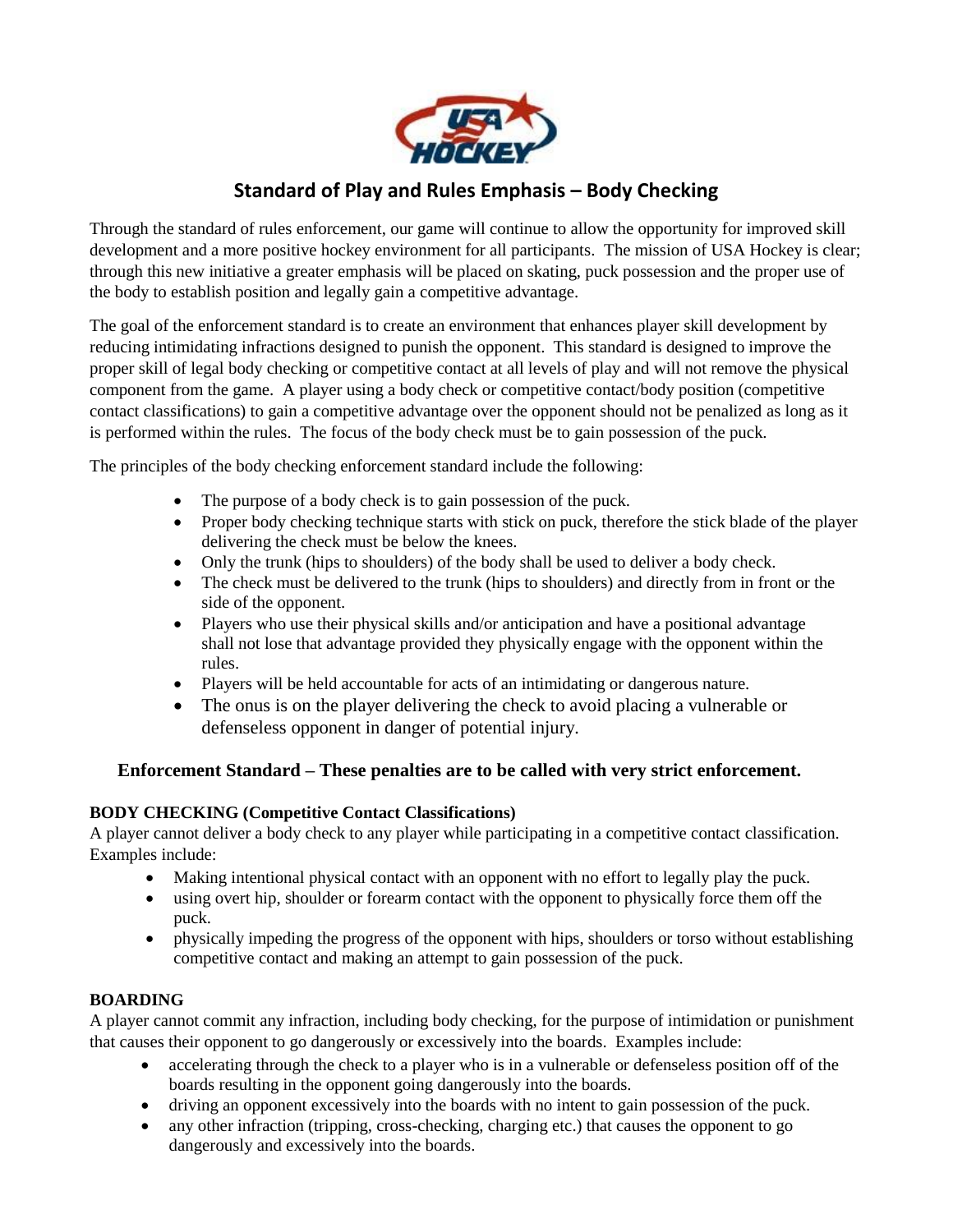# **CHARGING**

A player cannot take more than two strides or travel an excessive distance to accelerate through a body check for the purpose of punishing the opponent. Examples include:

- running or jumping into the opponent to deliver a check.
- accelerating through a check for the purpose of punishing the opponent.
- skating a great distance for the purpose of delivering a check with excessive force.

# **CHECKING FROM BEHIND**

A player cannot deliver a body check to an opponent directly from behind, or diagonally from behind. The onus is on the player delivering the check to not hit from behind. Examples include:

• body checking or pushing an opponent from behind directly into the boards or goal frame or in open ice.

## **CROSS-CHECKING**

A player cannot use the shaft of the stick between the two hands to forcefully check an opponent with no portion of the stick blade on the ice. Examples include:

- when a player in front of the goal uses the shaft of the stick and extension of the arms to contact an opponent in a dangerous manner to create space.
- when a player uses the shaft of the stick and extension of the arms to contact an opponent in a dangerous manner who is protecting the puck along the boards.

# **HEAD CONTACT**

A player cannot contact an opponent in the head, face or neck, including with the stick or any part of the players body or equipment. The onus is on the player delivering the check, regardless as to size differential, to not make contact in the head/neck area of the opponent. Examples include:

- when a body check is delivered with any part of the body that makes direct contact with the head or neck area.
- using of the forearm or hands to deliver a check to the head or neck area of the opponent.

# **ROUGHING**

A player cannot use the hands, stick or extension of the arms to body check an opponent or deliver a late body check to a player who is not in control of the puck. Examples include:

- intentionally physically engaging with an opponent who does not have possession or control of the puck or when there is no effort to gain possession of a puck.
- delivering a late check to a player who has already relinquished control of the puck by a pass or shot. This is oftentimes referred to as "finishing" the check.
- any avoidable contact after the whistle shall be penalized strictly, including scrum situations around the goal or along the boards. Officials are instructed to assess an additional penalty to those players acting as the aggressor or who instigates any contact after the whistle.

# **SUMMARY**

All USA Hockey members must demonstrate awareness and support for the application, spirit and the respect of the rules in order for continued improvement in the game of hockey. At the same time, it is important to remember that:

- a player is entitled to use proper body position and competitive contact in all age classifications in order to gain a competitive advantage.
- players are allowed to physically engage with an opponent using their strength and balance as long as their primary focus is to gain possession of the puck.
- in classifications where body checking is allowed, the focus of the body check must be to gain possession of the puck.
- proper body checking technique starts with stick on puck, therefore the stick blade of the player delivering the check must be below the knees.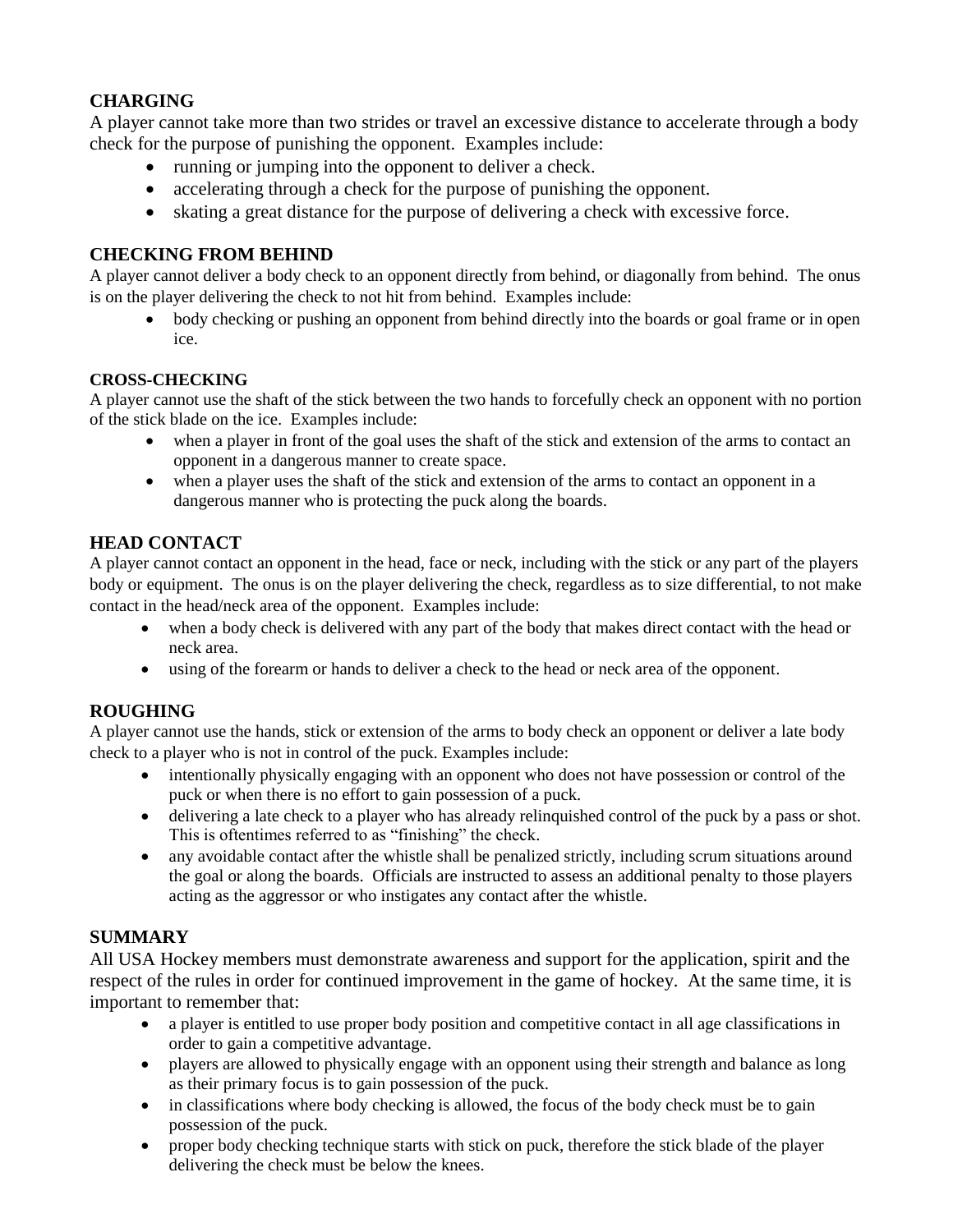

# **Standard of Play and Rules Emphasis – Restraining Fouls**

Through the standard of rules enforcement, our game will continue to allow the opportunity for improved skill development and a more positive hockey environment for all participants. The mission of USA Hockey is clear; through this initiative a greater emphasis will be placed on skating, puck possession and the proper use of the body to establish position and a competitive advantage.

The goal of the enforcement standard is to reduce restraining infractions in the game and not to remove legal body checking or competitive contact. A body check or using competitive contact/body position (competitive contact classifications) to gain a competitive advantage over the opponent should not be penalized as long as it is performed within the rules.

The principles of the continued enforcement standard include the following:

- The use of the stick will be limited to only playing the puck**,** and therefore the stick blade should be below the knees when involved in any physical engagement.
- The stick will not be allowed to in any way impede a player's progress.
- The use of a free hand/arm will not be allowed to grab or impede a player's progress.
- Players who use their physical skills and/or anticipation and have a positional advantage shall not lose that advantage as a result of illegal acts by the opponent.
- Players will be held accountable for acts of an intimidating or dangerous nature.

### **Enforcement Standard – These penalties are to be called with very strict enforcement.**

### **HOOKING**

A player cannot use their stick against an opponent's body (puck carrier or non-puck carrier) to gain a positional advantage. Examples include:

- using the stick to tug or pulls on the body, arms or hands of the opponent which causes the space between the players to diminish.
- placing the stick in front of the opponent's body and locking on impeding the opponent's progress or causing a loss of balance.
- placing the stick on the hand/arm that takes away the ability for the opponent to pass or shoot the puck with a normal amount of force.

### **TRIPPING**

A player cannot use their stick on the legs or feet of an opponent in a manner that would cause a loss of balance or for them to trip or fall. Examples include:

- placing the stick in front of the opponent's legs for the purpose of impeding progress, even if on the ice, with no effort to legally play the puck.
- placing the stick between the legs of the opponent (can opener/corkscrew) that causes a loss of balance or impedes the progress of the opponent.